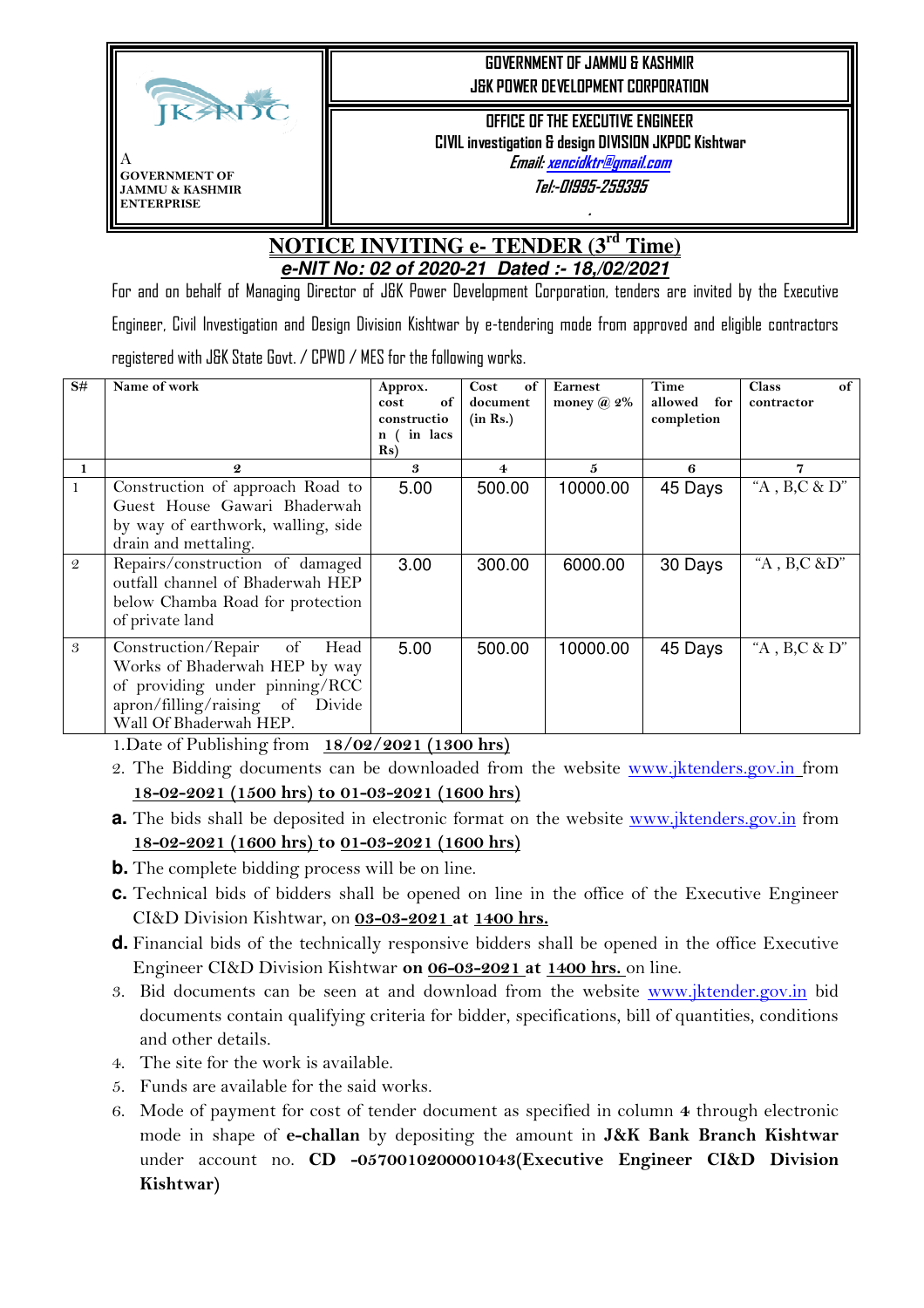- 7. Bids must be accompanied by bid security (EMD) in shape of **Bank Guarantee/Demand Draft** as specified in column **5** of the table payable at Kishtwar pledged in favour of **Chief Pay & Accounts Officer, JKSPDC Kishtwar**. Bid security will have to be in any one of the forms as specified in the bidding documents and shall have to be valid for six months or more after last date of receipt of bid.
- 8. The bid for the work shall remain open for acceptance for a period of **90 days** from the date of opening of financial bids if any bidder / tenderer withdraws his bid / tender before the said period or makes any modifications in the terms and conditions of the bid, the said earnest money shall stand forfeited.
- 9. Other details can be seen in the bidding documents.
- 10. In case the work is not started with in the stipulated time, allotment of the work will automatically be treated as cancelled and no correspondence shall be made for the same & CDR will be forfeited without any information.
- 11. If after opening of tenders, it is found that the rates quoted by the lowest tenderer are less by **15%** of the advertised amount, the contractor / firm shall have to provide an additional security of **5 %** of tendered amount in shape of **Bank Guarantee/Demand Draft** pledged **to Chief Pay & Accounts Officer Kishtwar** at the time of allotment.

## 12. **Instruction to bidders regarding e-tendering process**

- a. The interested bidder can download the NIT/bidding document from the website www.jktender.gov.in
- b. To participate in bidding process, bidders have to get (DSC) "Digital Signature Certificate" as per information technology Act-2000, to participate in online bidding this certificate will be required for digitally signing the bid bidders can get above mentioned digital certificate from any approved vendors. The bidders, who already possess valid (DSC) Digital Signature Certificate, need not to procure new Digital Signature Certificate.
- c. The bidders have to submit their bids online in electronic format with Digital Signature. The bids cannot be uploaded without Digital Signature. No proposal will be accepted in physical form.
- d. Bids will be opened online as per time schedule mentioned in Para 2 C & 2D.
- e. Before submission of online bids bidders must ensure that scanned copy of all the necessary documents have been attached with bid.
- f. The department will not be responsible for delay in online submission of bids whatsoever reasons may be.
- g. All the required information for bids must be filled and submitted online.
	- EMD in shape of **Bank Guarantee/Demand Draft** of requisite amount should be from any nationalized / scheduled bank pledged to **Chief Pay & Accounts Officer JKSPDC Kishtwar.**
- h. Bidders can contact the undersigned for any guidance for getting DSC or any other relevant details in respect of e-tendering process.
- 13. The guidelines for submission of bids online can be downloaded from the website www.jktender.gov.in
- 14. The all key construction material shall be arranged by the contractor as per required at site.